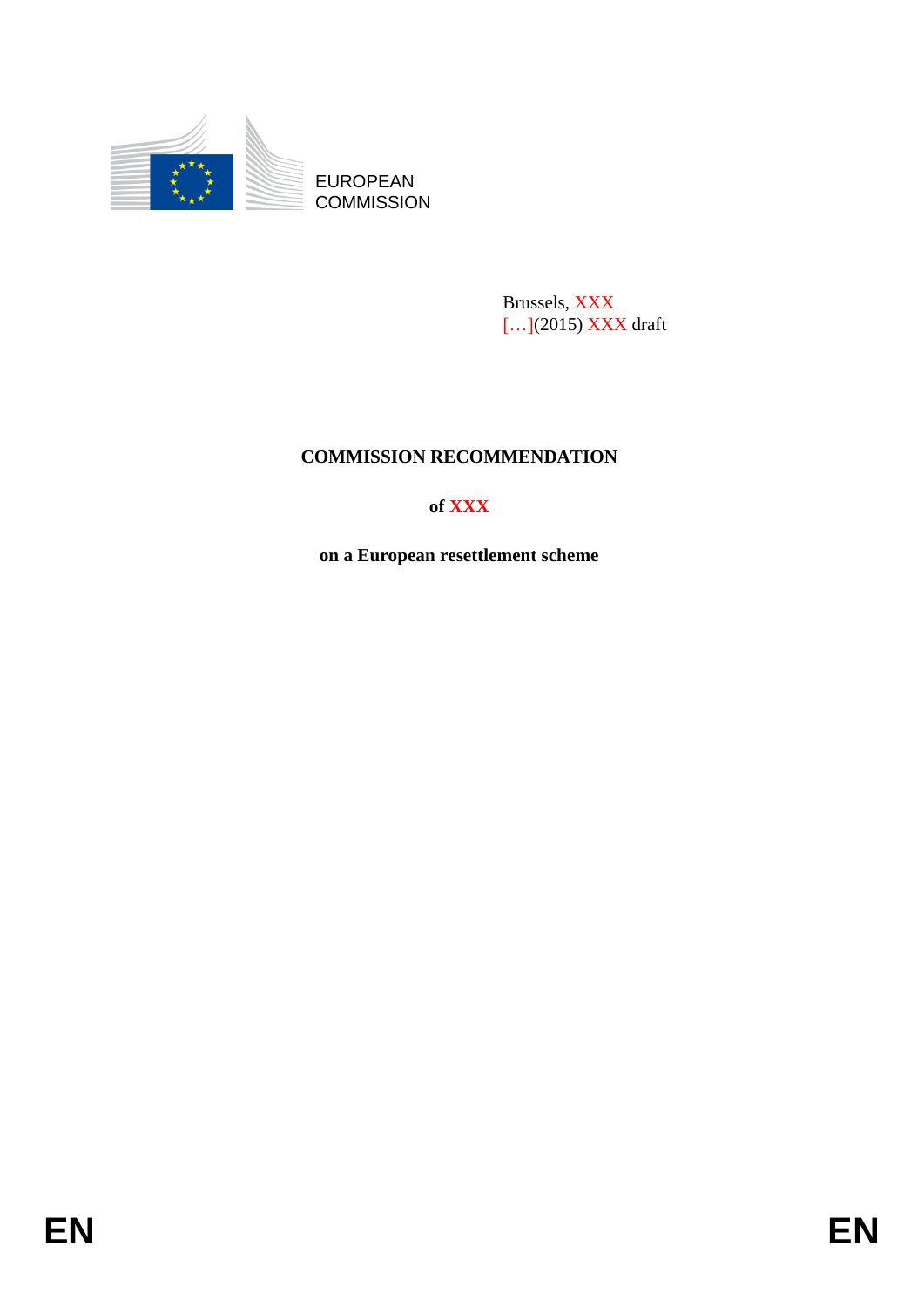# **COMMISSION RECOMMENDATION**

# **of XXX**

### **on a European resettlement scheme**

### THE EUROPEAN COMMISSION,

Having regard to the Treaty on the Functioning of the European Union and in particular Article 292 fourth sentence thereof,

Whereas:

- (1) The European Council meeting in extraordinary session on 23 April 2015 recalled the seriousness of the situation in the Mediterranean and expressed its determination that the Union should mobilise all efforts at its disposal to prevent further loss of life at sea and to tackle the root causes of the humanitarian emergency. The European Council further committed to set up a first voluntary pilot project on resettlement across the Union, offering places to persons qualifying for protection<sup>1</sup>.
- (2) In its resolution of 29 April 2015, the European Parliament called upon the Member States to make greater contributions to existing resettlement programmes and stressed the need to ensure safe and legal access to the Union asylum system<sup>2</sup>.
- (3) There is currently a significant imbalance between Member States as regards the commitment to resettle persons. Only fifteen Member States and three Associated States have a resettlement programme (with one further Member State announcing the start of a resettlement programme), three Member States and one Associated State have carried out resettlement on an ad hoc basis, while the others do not engage in resettlement at all.
- (4) In 2014, the number of asylum applicants in the Union reached a peak of 626 000, while 6 380 third country nationals in need of international protection were resettled in the Union<sup>3</sup>. The number of refugees, asylum-seekers and internally displaced people worldwide in 2013 exceeded 50 million people, for the first time since World War  $II<sup>4</sup>$ .
- (5) The Justice and Home Affairs Council Conclusions of 10 October 2014 acknowledged that "[…] while taking into account the efforts carried out by Member States affected by migratory flows, all Member States should give their contribution to [resettlement] in a fair and balanced manner."<sup>5</sup>

 $\frac{1}{1}$ Point 3, q), European Council Statement, 23 April 2015, EUCO 18/15.

 $\overline{2}$ Points 8 and 10, European Parliament Resolution, 29 April 2015, 2015/2660(RSP).

 $\overline{3}$ Source: Eurostat.

<sup>4</sup> Source: Global Trend 2013 Report, UNHCR.

<sup>&</sup>lt;sup>5</sup><br><sup>5</sup> Council conclusions on "Taking action to better manage migratory flows", Justice and Home Affairs Council meeting, 10 October 2014.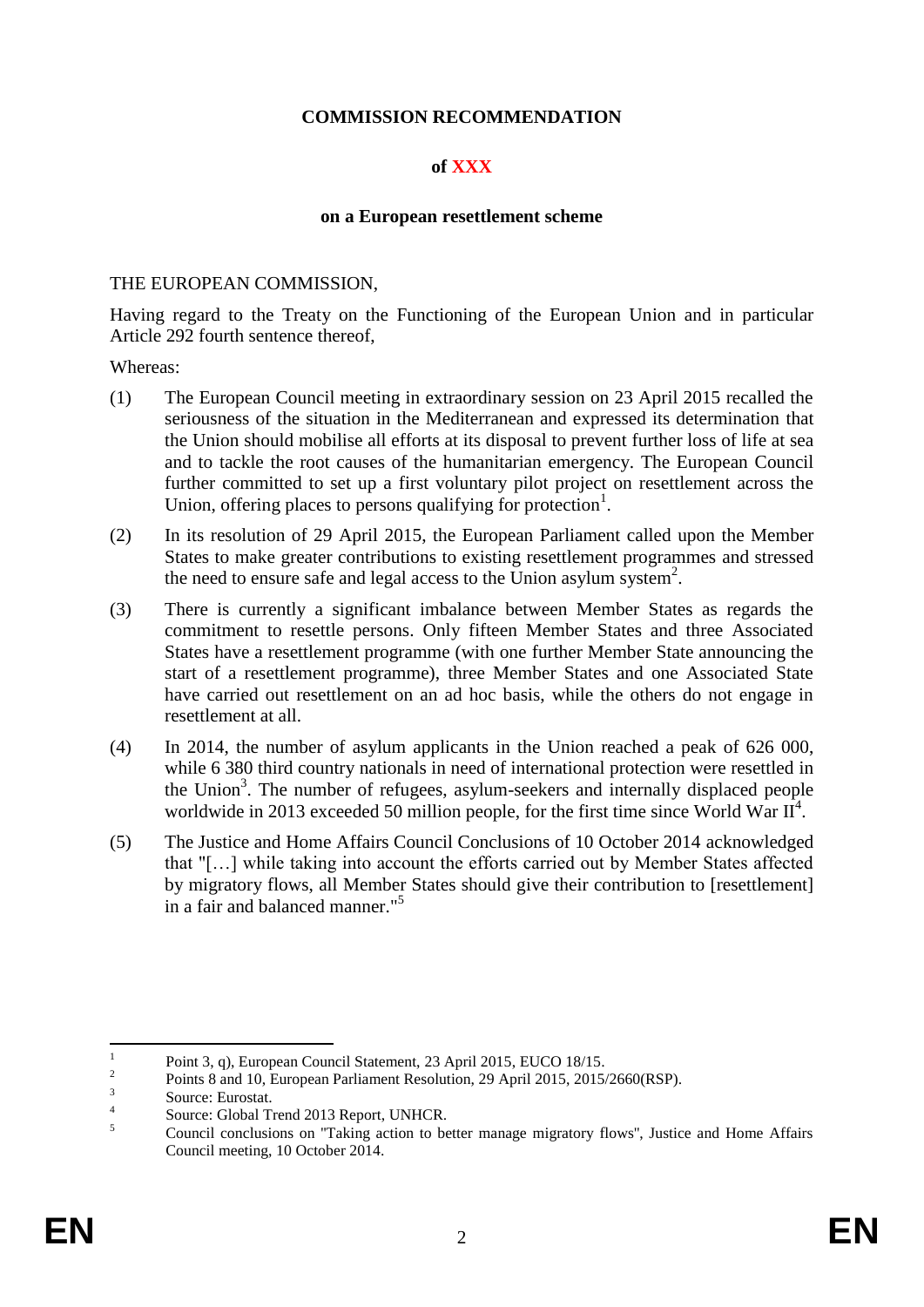- (6) On 13 May 2015, the Commission presented a comprehensive European Agenda on Migration $\delta$  that, inter alia, defines a set of immediate measures tailored to respond to the human tragedy in the whole of the Mediterranean.
- (7) To avoid displaced persons in need of protection having to resort to the criminal networks of smugglers and traffickers, the Agenda calls the European Union to step up its resettlement efforts. Accordingly, the Commission is making this Recommendation proposing for an EU-wide resettlement scheme to offer 20 000 places on the basis of a distribution key.
- (8) In case Associated States decide to participate, the distribution key and allocations per each Member State and participating Associated State would be adapted accordingly.
- (9) In the light of previous discussions during a dedicated meeting of the Resettlement and Relocation Forum on 25 November 2014, the distribution key should be based on a) the size of the population (40% weighting), b) the total GDP (40% weighting), c) the average number of spontaneous asylum applications and the number of resettled refugees per one million inhabitants over the period 2010-2014 (10% weighting), and d) the unemployment rate (10% weighting).
- (10) A total of 20 000 persons should be admitted to the Union during a two-year period of implementation of this scheme by the Member States. The responsibility for hosting such persons should lie solely with the participating States, in line with the relevant Union and international rules. This corresponds to the call by the United Nations High Commissioner for Refugees (UNHCR) who urged European countries to make larger commitments to receive refugees through sustainable resettlement programmes, endorsing the campaign led by the International Organisation for Migration and five non-governmental organisations.
- (11) In identifying the priority regions, the situation in the neighbourhood and the current migratory flows should be taken into account, in particular the link with the Regional Development and Protection Programmes in the Middle East, North Africa and the Horn of Africa.
- (12) The experience and expertise of the UNHCR and other relevant bodies, including the European Asylum Support Office, should be called upon to assist in the implementation of the resettlement scheme.
- (13) Measures should be taken in order to avoid secondary movements of resettled persons from the State of resettlement to other Member States and participating Associated States.
- (14) The Commission envisages contributing to the scheme by making available an extra EUR 50 million in the years 2015 and 2016 under the Union Resettlement Programme, set out in Article 17 of Regulation (EU) No 516/2014 of the European Parliament and of the Council<sup>7</sup>. In order to optimise the use of the financial incentives, the Commission will adjust the lump sums and resettlement priorities provided for in that

<sup>6</sup> <sup>6</sup> Communication from the Commission to the European Parliament, the Council, the European Economic and Social Committee and the Committee of the Regions on a European Agenda on Migration, 13 May 2015, COM(2015) 240 final.

<sup>&</sup>lt;sup>7</sup> Regulation (EU) No 516/2014 of the European Parliament and of the Council of 16 April 2014 establishing the Asylum, Migration and Integration Fund amending Council Decision 2008/381/EC and repealing Decisions No 573/2007/EC and No 575/2007/EC of the European Parliament and of the Council and Council Decision 2007/435/EC (OJ L 150, 20.5.2014, p. 168).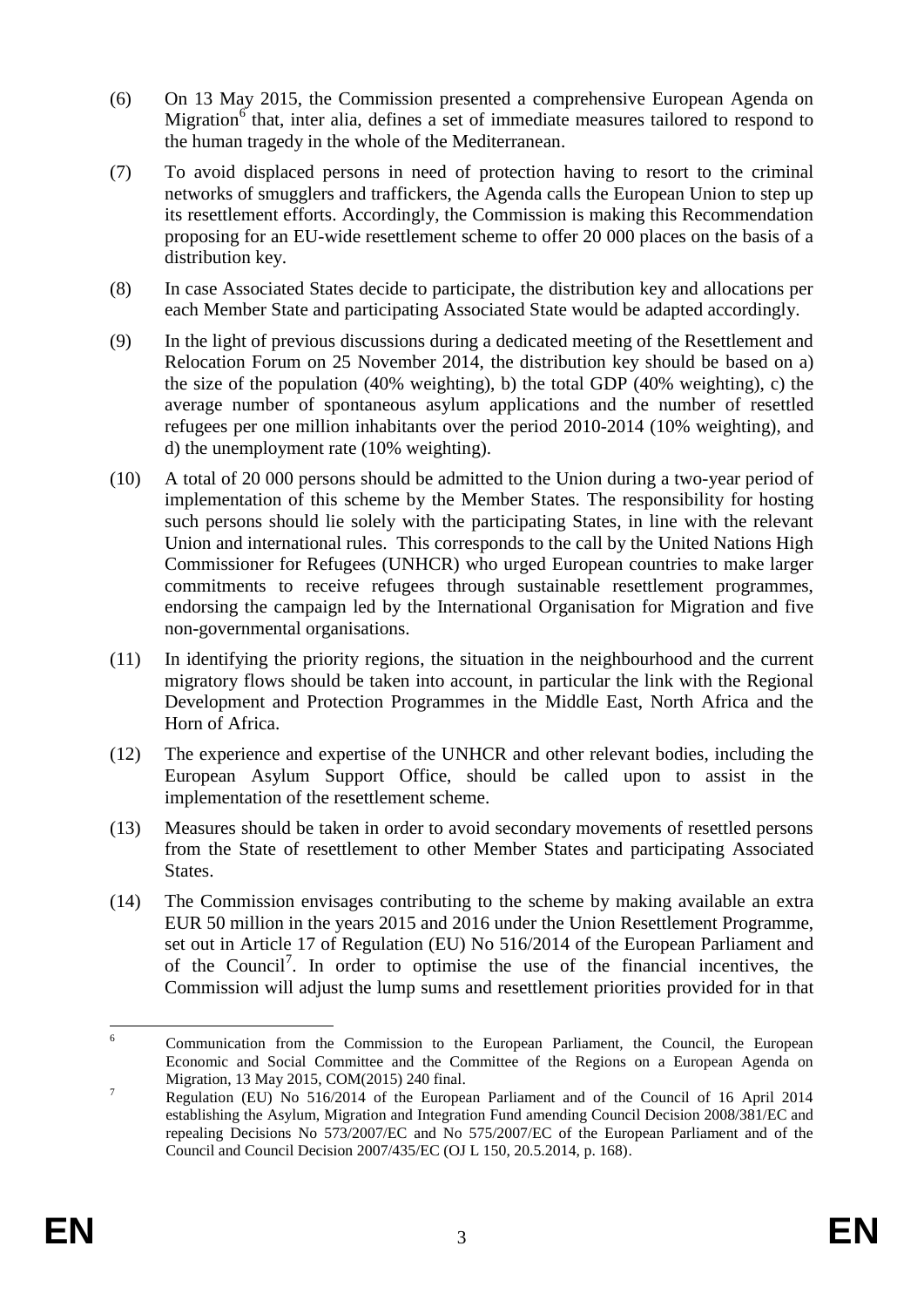programme through a delegated act, in accordance with Article 17 (4) and (10) of Regulation (EU) No 516/2014. In case the Associated States decide to participate in the resettlement scheme, they could not benefit from lump sums under Regulation (EU) No 516/2014 in compensation for their pledges.

# HAS ADOPTED THIS RECOMMENDATION:

## EUROPEAN RESETTLEMENT SCHEME

1. The Commission recommends that Member State resettle 20 000 people in need of international protection on the basis of the conditions and the distribution key laid down in this Recommendation.

# DEFINITION AND SCOPE OF THE RESETTLEMENT SCHEME

- 2. 'Resettlement' means the transfer of individual displaced persons in clear need of international protection, on request of the United Nations High Commissioner for Refugees, from a third country to a Member State, in agreement with the latter, with the objective of protecting against refoulement and admitting and granting the right to stay and any other rights similar to those granted to a beneficiary of international protection.
- 3. The European resettlement scheme should cover all Member States.

# CONTENT OF THE RESETTLEMENT SCHEME

- 4. The scheme should consist of a single European pledge of 20 000 resettlement places for persons to be resettled. The duration of the scheme should be two years from the date of the adoption of the Recommendation.
- 5. The overall pledged resettlement places should be allocated to Member States in accordance with the distribution key in the Annex. In case Associated States decide to participate in the scheme, the distribution key would be adapted accordingly.
- 6. The priority regions for resettlement should include North Africa, the Middle East, and the Horn of Africa, focusing in particular on the countries where the Regional Development and Protection Programmes are implemented.
- 7. Member States and the participating Associated States should remain responsible for individual admission decisions, following adequate medical and security checks, while the United Nations High Commissioner for Refugees should be responsible for the assessment of candidates for resettlement in the priority regions and submitting proposals for resettlement to the Member States and the participating Associated States.
- 8. When a resettled person is admitted to the territory of a Member State or a participating Associated State, that State should conduct a formal procedure for international protection, including the taking of fingerprints, in a swift manner and in accordance with the applicable legislation, in particular Regulation (EU) No 603/2013 of the European Parliament and of the Council<sup>8</sup>, Directive 2011/95/EU of the

 $\mathbf{\hat{x}}$ <sup>8</sup> Regulation (EU) No 603/2013 of the European Parliament and of the Council of 26 June 2013 on the establishment of 'Eurodac' for the comparison of fingerprints for the effective application of Regulation (EU) No 604/2013 establishing the criteria and mechanisms for determining the Member State responsible for examining an application for international protection lodged in one of the Member States by a third-country national or a stateless person and on requests for the comparison with Eurodac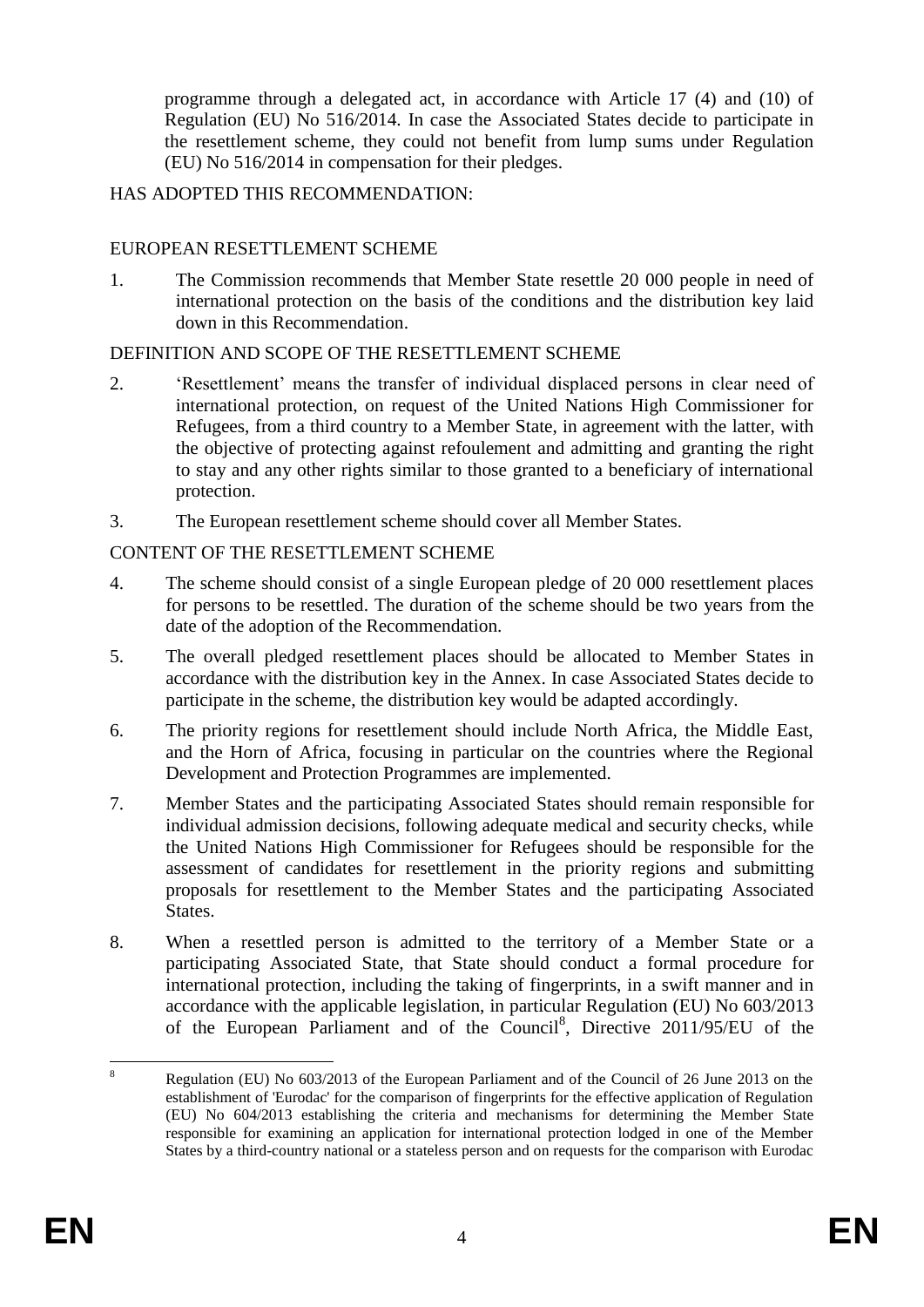European Parliament and of the Council<sup>9</sup>, Council Directive  $2005/85/EC^{10}$ , Council Directive  $2003/9/EC^{11}$ , and, as from 20 July 2015 Directives  $2013/32/EU^{12}$  and 2013/33/EU of the European Parliament and of the Council<sup>13</sup>.

- 9. After this process, where international protection or national protection status is granted by a Member State to a resettled person, that person should enjoy, in the resettling Member State, the rights guaranteed to beneficiaries of international protection by Directive 2011/95/EU or similar rights guaranteed by national law. In that context, free movement within the Union should be submitted to the same conditions and restrictions applicable to other third country nationals legally resident in the Member States. In the case of participating Associated States, equivalent national legislation should apply.
- 10. Candidates for resettlement should be informed of their rights and obligations, under the resettlement scheme as well as under relevant Union and national asylum legislation, prior to their admission to the territory of the Member States or of participating Associated States, in particular of the consequences of onward movement within the Union and/or participating Associated States and of the fact that they are only entitled to the rights attached to international protection or national protection status in the State of resettlement.
- 11. Resettled persons who enter into the territory of a Member State or of a participating Associated State other than the State of resettlement without authorisation, either pending the completion of the formal international protection procedure or after granting of international protection, should be sent back to the State of resettlement, pursuant to the rules laid down in Regulation (EU) No 604/2013 and Directive  $2008/115$ /EC of the European Parliament and of the Council<sup>14</sup>.
- 12. Practical involvement of the European Asylum Support Office in the implementation of the scheme should be ensured, in particular, to provide special support to Member States and to participating Associated States, especially those which have no prior experience with resettlement. The European Asylum Support Office should monitor the implementation of the scheme and report regularly on the implementation.
- 13. Member States should be entitled to receive a financial allocation in proportion of the number of persons resettled in their territory in accordance with the lump sums set out

 $\overline{a}$ 

data by Member States' law enforcement authorities and Europol for law enforcement purposes, and amending Regulation (EU) No 1077/2011 establishing a European Agency for the operational management of large-scale IT systems in the area of freedom, security and justice, OJ L 180, 29.6.2013, p.1.

<sup>&</sup>lt;sup>9</sup> Directive 2011/95/EU of the European Parliament and of the Council of 13 December 2011 on standards for the qualification of third-country nationals or stateless persons as beneficiaries of international protection, for a uniform status for refugees or for persons eligible for subsidiary protection, and for the content of the protection granted, OJ L 337, 20.12.2011, p.9.

<sup>10</sup> Council Directive 2005/85/EC of 1 December 2005 on minimum standards on procedures in Member States for granting and withdrawing refugee status, OJ L 326, 13.12.2005, p.13.

<sup>&</sup>lt;sup>11</sup> Council Directive 2003/9/EC of 27 January 2003 laying down minimum standards for the reception of asylum seekers OJ L 31, 6.2.2003, p. 18.

<sup>&</sup>lt;sup>12</sup> Directive 2013/32/EU of the European Parliament and of the Council of 26 June 2013 on common procedures for granting and withdrawing international protection OJ L 180, 29.6.2013, p. 60.

<sup>&</sup>lt;sup>13</sup> Directive 2013/33/EU of the European Parliament and of the Council of 26 June 2013 laying down standards for the reception of applicants for international protection, OJ L 180, 29.6.2013, p. 96.

<sup>&</sup>lt;sup>14</sup> Article 6(2) of Directive 2008/115/EC, of 16 December 2008, on common standards and procedures in Member States for returning illegally staying third-country nationals, OJ L 348, 24.12.2008, p. 98.